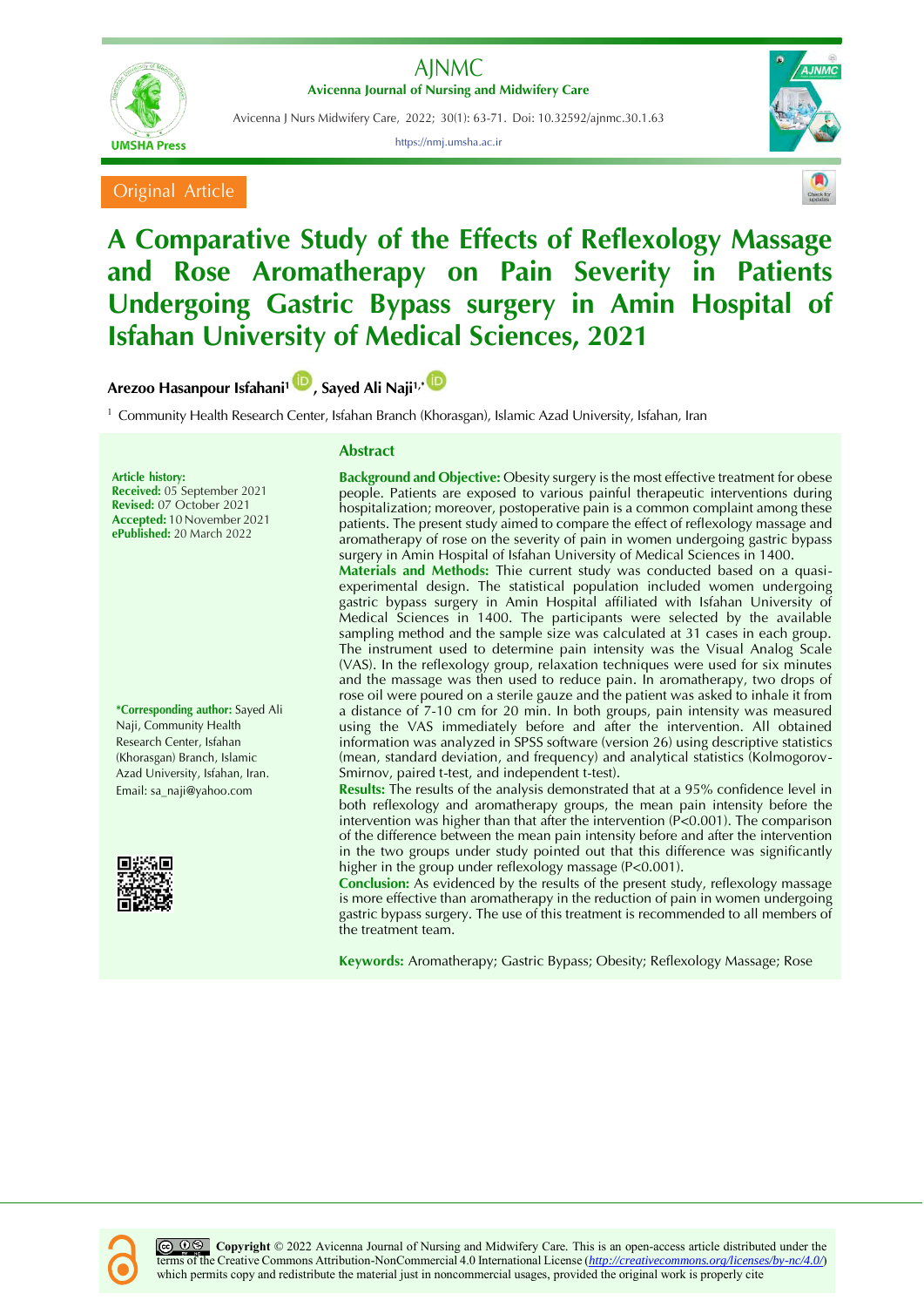#### **Extended Abstract**

#### **Background and Objective**

Obesity surgery is the most effective treatment for people suffering from this disorder. The patients who undergo this operation are exposed to various painful therapeutic interventions during hospitalization; moreover, postoperative pain is a common complaint among them. The present study aimed to compare the effect of reflexology massage and aromatherapy of rose on the severity of pain in women undergoing gastric bypass surgery in Amin Hospital affiliatef to Isfahan Uiversity of Medical Sciences in 1400. Weight gain is caused by numerous factors, including an unhealthy lifestyle, poor diet, lack of exercise, lifestyle changes, and genetic factors. Obesity is a widespread disease and an evolving international epidemic, even if it is not infectious. Obese people are at higher risk of death than people with normal body mass index. Obesity-related diseases include type 2 diabetes, osteoporosis, depression, as well as breast and colon cancer.

#### **Materials and Methods**

The current study was conducted based on a quasiexperimental design. The statistical population included women undergoing gastric bypass surgery in Amin Hospital affiliated with Isfahan University of Medical Sciences in 1400. The participants were selected via the available sampling method, and the sample size was calculated at 31 cases in each group. The research environment was the surgical ward of Isfahan Amin Hospital, where most undergoing gastric bypass surgeries in Isfahan are performed. The study participants were selected based on available inclusion criteria and then non-randomly assigned to two groups of aromatherapy and reflexology. The subjects themselves selected their group. The inclusion criteria entailed undergoing gastric bypass surgery, alertness, no allergy to drugs or food, absence of seasonal allergies, willingness to participate in the study, a pain score of at least three on the pain scale, no sensory neurological disorder, ability to perceive pain, no skin disease, pain and abnormalities in their foot area, the age range of 1-75 years, and the perfect sense of smell. On the other hand, the exclusion criteria also included the withdrawal of subjects from the study, occurrence of allergies during the intervention with rose extract, and decreased level of consciousness during the intervention. The instrument used to determine pain intensity was the Visual Analog Scale (VAS). In the reflexology group, relaxation techniques were used for six minutes, and the massage was then applied to reduce pain. In aromatherapy, two drops of rose oil were poured on a sterile gauze, and the patient was asked to inhale from a distance of 7-10 cm for 20 min. In both groups, pain intensity was measured using the VAS immediately before and after the intervention. All obtained information was analyzed in SPSS software (version 26) using descriptive statistics (mean, standard deviation, and frequency) and analytical statistics (Kolmogorov-Smirnov, paired ttest, and independent t-test).

#### **Results**

The results of the analysis demonstrated that at a 95% confidence level in both reflexology and aromatherapy groups, the mean pain intensity before the intervention was higher than that after the intervention (P<0.001). The difference between the mean pain intensity before and after the intervention in the two groups under study pointed out that it was significantly higher in the group under reflexology massage (P<0.001). However, none of the subjects were excluded during the study. The mean age scores were reported as 37.68±10.55 and 35.26±8.97 years in the two groups of reflexology and aromatherapy.

#### **Conclusion**

The present study sought to compare the effect of reflexology massage and rose aromatherapy on pain intensity in patients undergoing gastric bypass surgery. The results of this study indicated that the mean pain intensity of patients undergoing gastric bypass surgery in the reflexology massage group before the intervention was higher than after the intervention. The results of this study are consistent with those obtained in the present study regarding the type of intervention and confirming the pain reduction effect. By comparing the mean pain intensity difference between patients undergoing gastric bypass surgery before and after the intervention in the two groups under reflexology and rose aromatherapy in the present study, it can be concluded that the pain intensity difference in the reflexology massage group is greater than that in the aromatherapy group. These methods are very easy to use, and patients should be trained on their application to achieve the best results. The simultaneous use of these two methods results in a more effective reduction of pain.

As evidenced by the results of the present study, reflexology massage was more effective than aromatherapy in the reduction of pain in women undergoing gastric bypass surgery. This treatment is recommended to all members of the treatment team. Therefore, by approaching complementary therapies, especially reflexology massage and aromatherapy, nurses are in a better position to respond to the increasing demand of their patients for help and relaxation. Furthermore, the disclosure of the effects of aromatherapy as a safe and effective intervention in pain reduction, which is still unknown among our nurses, leads to its simple and practical application in all health centers and patients' homes.

**Please cite this article as follows:** Hasanpour Isfahani A, Naji SA. A Comparative Study of the Effects of Reflexology Massage and Rose Aromatherapy on Pain Severity in Patients Undergoing Gastric Bypass Surgery in Amin Hospital of Isfahan University of Medical Sciences, 2021. Avicenna J Nurs Midwifery Care. 2022; 30(1): 63-71. DOI: 10.32592/ajnmc.30.1.63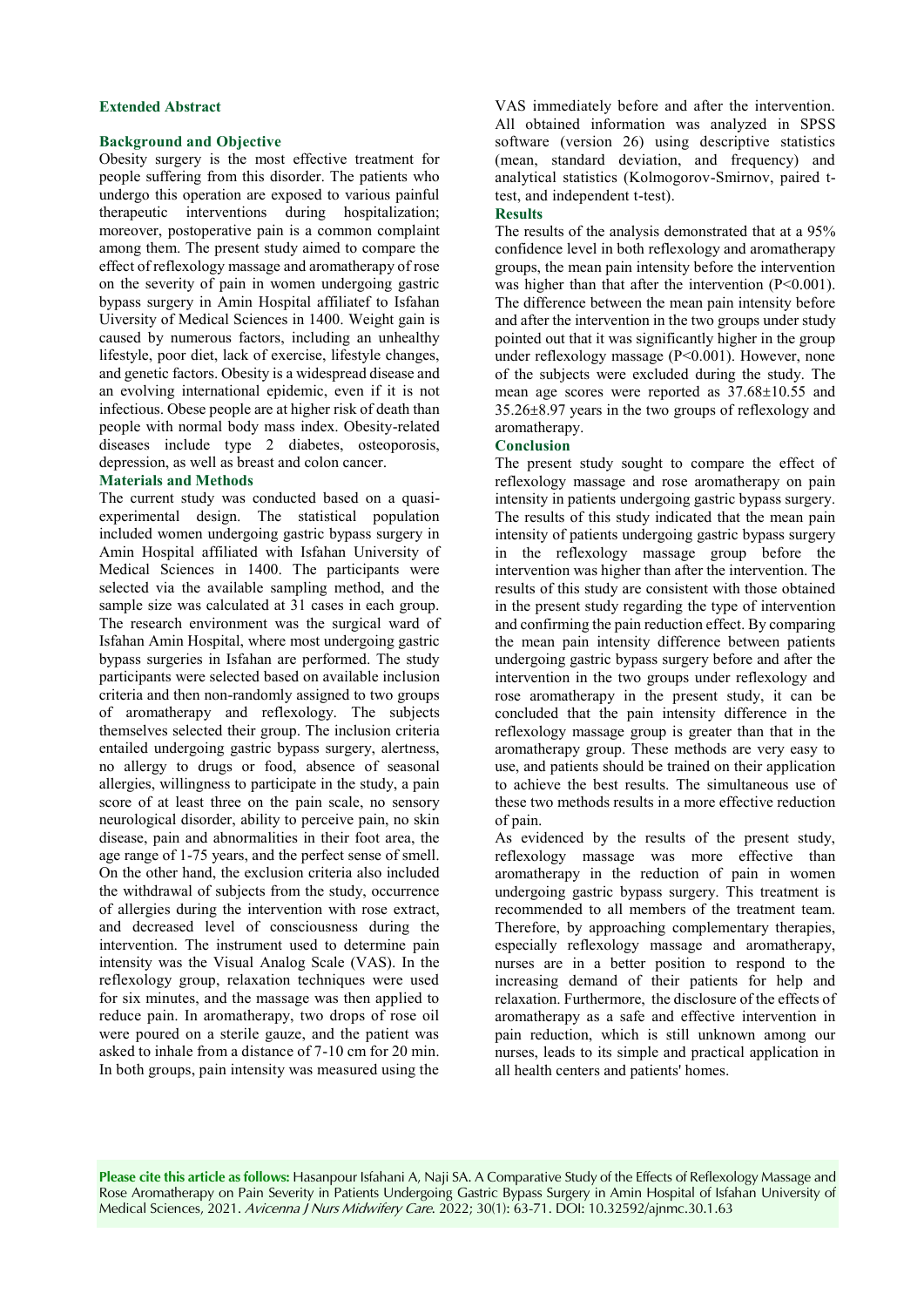## **مجله مراقبت پرستاری و مامایی ابن سینا**

**دوره ،30 شماره ،1 زمستان ،1400 صفحات: 63-71** https://nmj.umsha.ac.ir



# **مقایسه تأثیر ماساژ بازتابی و رایحهدرمانی گل سرخ بر شدت درد زنان تحت عمل جراحی بایپس معده در ب مارستانی ام نی دانشگاه علوم پزشک اصفهان ی**

**1 آرزو حسن یپور اصفهان ، سید علی ناجی [\\*](https://orcid.org/0000-0001-9745-1948)،1**

ٔ دانشیار، مرکز تحقیقات سلامت جامعه، واحد اصفهان (خوراسگان)، دانشگاه آزاد اسلامی، اصفهان، ایران

| چکیده<br>س <b>ابقه و هدف</b> : جراحی چاقی مؤثرترین درمان برای افراد چاق است. بیماران در زمان بستری در بیمارستان در<br>معرض مداخلات درمانی دردناک مختلفی قرار میگیرند. درد بعد از عمل از شکایات شایع محسوب میشود. تحقیق<br>حاضر با هدف مقایسه تأثیر ماساژ بازتابی و رایحهدرمانی گل سرخ بر شدت درد زنان تحت عمل جراحی بایپس<br>معده در بیمارستان امین دانشگاه علوم پزشکی اصفهان در سال ۱۴۰۰ انجام شد.<br>مواد و روشها: این تحقیق از نوع نیمهجربی است. جامعه آماری شامل زنان تحت عمل جراحی بایپس معده در                                                                                                                                                                                                                                                                                                                                                                                                                                                  | ناريخ دريافت مقاله: ١۴٠٠/٠۶/١۴<br>ناريخ ويرايش مقاله: ١۴٠٠/٠٧/١۶<br>ناريخ پذيرش مقاله: ١۴٠٠/٠٨/١٩<br>ناريخ انتشار مقاله: ١۴٠٠/١٢/٢٩   |
|--------------------------------------------------------------------------------------------------------------------------------------------------------------------------------------------------------------------------------------------------------------------------------------------------------------------------------------------------------------------------------------------------------------------------------------------------------------------------------------------------------------------------------------------------------------------------------------------------------------------------------------------------------------------------------------------------------------------------------------------------------------------------------------------------------------------------------------------------------------------------------------------------------------------------------------------------------|---------------------------------------------------------------------------------------------------------------------------------------|
| بیمارستان امین وابسته به دانشگاه علوم پزشکی اصفهان در سال ۱۴۰۰ بود. نمونهگیری به روش در دسترس و حجم<br>نمونه استخراجشده ۳۱ نفر در هر گروه بود. ابزار استفادهشده برای تعیین شدت درد، مقیاس دیداری درد (Visual<br>Analog Scale: VAS) بود. در گروه ماساژ بازتابی، از روشهای آرامسازی در مدتزمان ۶ دقیقه و سپس ماساژ<br>برای کاهش درد استفاده شد. در روش رایحهدرمانی دو قطره روغن گل سرخ روی یک گاز استریل ریخته و از بیمار                                                                                                                                                                                                                                                                                                                                                                                                                                                                                                                                | نمامی حقوق نشر برای دانشگاه علوم پزشکی<br>ممدان محفوظ است.                                                                            |
| خواسته شد از فاصله ۷ تا ۱۰ سانتیمتری و به مدت ۲۰ دقیقه آن را استشمام کند.در هر دو گروه شدت درد<br>بلافاصله قبل و بعد از مداخله با استفاده از مقیاس دیداری درد سنجیده شد. تمام اطلاعات بهدستآمده جمعآوری<br>و وارد نرمافزار SPSS نسخه ۲۶ شد. در بخش توصیفی در قالب میانگین، انحراف معیار و فراوانی دادهها و در بخش<br>تحلیلی از آزمونهای کولموگروف اسمیرنوف، تی زوجی و تی مستقل استفاده شد.<br>یافتهها: نتایج تحلیل نشان داد در سطح اطمینان ۹۵ درصد در هر دو گروه ماساژ بازتابی و رایحهدرمانی، میانگین<br>شدت درد قبل از مداخله بیشتر از بعد از مداخله بوده است (p>۰/۰۰۱). مقایسه اختلاف میانگین شدت درد قبل و<br>بعد از مداخله در دو گروه نشان میدهد این اختلاف بهطور معنیداری در گروه تحت ماساژ بازتابی بیشتر<br>است(۰۰۱-۰/۰).<br><b>نتیجه <i>گ</i>یری: با توجه به یافتههای پژوهش حاضر، ماساژ بازتابی بیش از رایحهدرمانی در کاهش درد زنان تحت عمل</b><br>جراحی بای پس معده مؤثر است. استفاده از این روش درمانی به تمام اعضای تیم درمان پیشنهاد میشود. | <b>* نویسنده مسئول</b> : سید علی ناجی، مرکز<br>تحقيقات سلامت جامعه، واحد اصفهان<br>(خوراسگان)، دانشگاه آزاد اسلامی، اصفهان،<br>ايران. |
| واژگان کلیدی: بایپس معده؛ درد؛ رایحهدرمانی؛ گل سرخ؛ ماساژ بازتابی؛ وس                                                                                                                                                                                                                                                                                                                                                                                                                                                                                                                                                                                                                                                                                                                                                                                                                                                                                  |                                                                                                                                       |

استن**اد**: حسنپور اصفهانی، آرزو؛ ناجی، سید علی. مقایسه تأثیر ماساژ بازتابی و رایحهدرمانی گل سرخ بر شدت در دنان تحت عمل جراحی بایپس معده در بیمارستان امین دانشگاه علوم پزشکی اصفهان. مجله مراقبت پرستاری و مامایی ابن سینا، زمستان ۱۴۰۰:۱۳۰۰(۱): ۶۳-۶۲.

#### **مقدمه**

j

 نوعیچاقی بیماری چندعاملی پیچیده است. شیوع اضافهوزن و چاقی در سراسر جهان از سال 1980 دو برابر شده است تا حدی که امروزه تقریبا یکسوم جمعیت جهان در زمره اضافهوزن یا چاقی طبقهبندی میشوند. نرخ چاقی در تمام سنین و هر دو جنس بدون توجه به موقعیت جغرافیایی، قومیت یا وضعیت اقتصادی اجتماعی افزایش یافته است، اگرچه شیوع چاقی در افراد مسن و زنان بیشتر است [1]. افزایش وزن به دلیل عوامل بی شماری ازجمله سبک زندگی ناسالم، رژیم غذایی غلط، کمبود

ورزش، تغییر در روش زندگی و عوامل ژنتیکی است [2]. چاقی نوعی بیماری گسترده و اساسا یک اپیدمی بینالمللی در حال پیشرفت است، حتی اگر ماهیت عفونی نداشته باشد. افراد چاق در مقایسه با افراد دارای شاخص توده بدنی طبیعی در معرض خطر مرگومیر بیشتری هستند [3]. بیماریهای مرتبط با چاقی شامل دیابت نوع ،2 پوکی استخوان، افسردگی، سرطان پستان و روده بزرگ است [2].

مطالعات متعددی در ایران به برآورد شیوع و بروز چاقی و اضافه



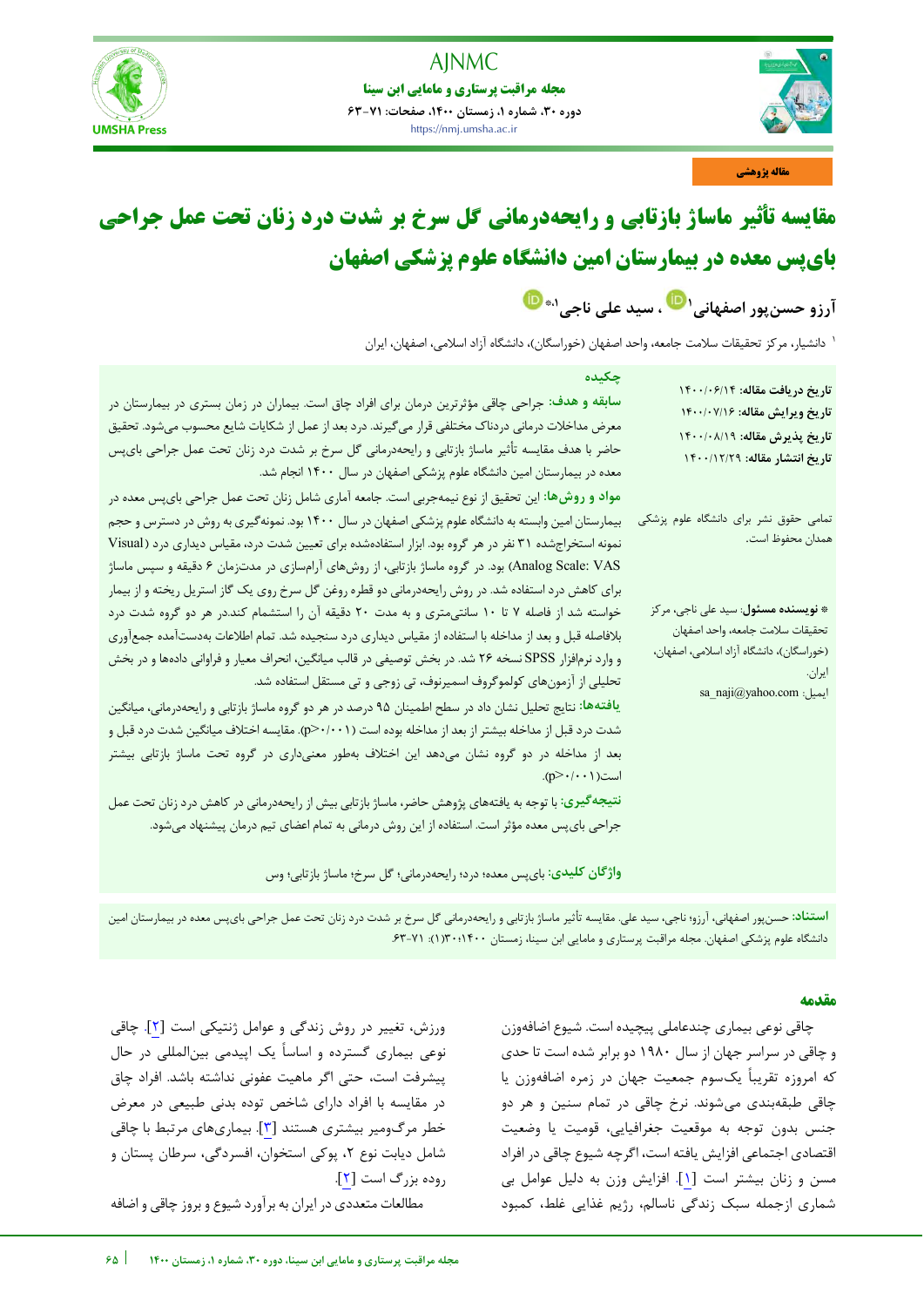وزنی در جمعیتهای مختلف پرداختهاند و هرکدام اعداد متفاوتی به دست آوردهاند. در مطالعه انجام شده در تهران، شیوع چاقی و چاقی شکمی در دختران جوان به ترتیب 3 و 13 درصد برآورد شده است. وزارت بهداشت، درمان و آموزش پزشکی در گزارش خود از وضعیت عوامل خطرساز بیماریهای غیرواگیر در ایران، شیوع اضافه وزن و چاقی را در پسران 15 تا 24 ساله به ترتیب 14 و 4/2 درصد و در دختران همان گروه سنی به ترتیب 19/3 و 6/3 درصد اعالم کرده است که با باال رفتن سن، این میزان افزایش مییابد [4]. چاقی افزون بر بیماریهای جسمانی، با شیوع اختالالت روانی نیز مرتبط است. برخی از اختالالت مانند اختالالت خلقی ازجمله افسردگی، اختالالت اضطرابی، اختالالت شخصیتی و نیز مصرف الکل و سیگار در افراد چاق یا دارای اضافه وزن بیشتر از افراد عادی است. چاقی و اضافه وزن نهتنها تأثیرات منفی )بروز بیماریها و کاهش کارایی و فعالیت) در بعد جسمی دارد، بلکه از نظر روانی، اقتصادی و اجتماعی نیز مهم است [5].

رژیمهای غذایی و ورزش بهطور معمول بهعنوان قسمتهای جدانشدنی از رژیمهای الغری توسط افراد مشهور و متخصصان مراقبتهای بهداشتی ترویج میشوند. متأسفانه، اصالحات شیوه زندگی ممکن است برای افراد چاقی که سعی دارند به نمای توده ) بدنی BMI :Index Mass Body )سالم دست یابند، کافی نباشد [۶]. تغییراتی در شیوه زندگی برای کاهش این بیماری همهگیر پیشنهاد شده است که شامل رژیم کمچربی، رژیم کمکربوهیدرات و فعالیت بدنی است. با این حال، به دلیل عوامل بیولوژیکی، روانی و اجتماعی تغییر شیوه زندگی بهندرت در کاهش وزن طوالنیمدت مؤثر است [7].

عمل بای پس معده برای چاقی شدید درمان مؤثری است که به بهبود بسیاری از بیماریهای مرتبط با چاقی و همچنین کاهش وزن مداوم و بهبود کیفیت زندگی کمک می بای کند. پس معده معاصر در حال حاضر با مرگومیر سه نفر از 1000 بیمار، بیخطر است. با این حال، همه اقدامات چاقی با عوارض تغذیهای و مربوط به رویه کوتاهمدت و بلندمدت منحصر به فرد خود همراه است [8]. در عین حال، جراحی همواره عوارضی دارد؛ ازجمله درد پس از عمل جراحی که بهعنوان یکی از عوارض شایع مطرح میشود و موجب استرس قبل و بعد از جراحی، عدم رضایت بیماران از نتایج جراحی و مراقبهای دریافتی، اثرات نامطلوب بر کیفیت زندگی، اثرات نامطلوب بر نتایج جراحی، افزایش طول مدت بستری در بیمارستان، افزایش نیاز به مراقبتهای پس از جراحی و افزایش نیاز به داروهای ضددرد میشود [9].

درد تجربه عاطفی و حسی ناخوشایند است که با آسیب واقعی یا بالقوه بافت ارتباط دارد. درد کنترلنشده بعد از عمل جراحی به هایپوونتیلاسیون و آتلکتازی منجر می شود که بدین ترتیب، نسبت تهویه به پرفوزیون را مختل و احتمال هایپوکسی شریانی و پنومونی را افزایش میدهد [10]. مسکن های مخدر که به رایج طور در

تسکین دردهای پس از جراحی استفاده می شوند، سبب بروز عوارض عمومی، علائم مربوط به تحمل یا سندرم ترک در بیماران میشود و تجویز آنها نیازمند دستور پزشک است. در بعضی موارد پرستاران به دلیل ترس از بروز عوارض این داروها از تجویز بهموقع آنها اجتناب میکنند یا فاصله بین دُزهای مصرفی را افزایش می دهند [11]. افزایش هزینههای درمان، ترس، اضطراب، عصبانیت، آزردگی، عدم رضایت بیمار، اقامت طوالنیتر در بیمارستان و ارتباط نامناسب بیمار با پرستار و پزشک از مضرات دیگر درد ناشی از عمل جراحی است [12].

در سال های اخیر استفاده از روش های درمانی طب مکمل در تسکین درد ازجمله ماساژ بیشتر مورد توجه قرار گرفته است. لمس بافت نرم که در ماساژدرمانی انجام میشود، موجب کاهش درد و افزایش راحتی و آرامش بیمار میشود و به تبع آن، توان تطابق بیمار را با وضعیت پیشآمده افزایش میدهد [13]. از بین روشهای مختلف ماساژ، به نظر میرسد روش رفلکسولوژی )ماساژ بازتابی) برای تسهیل آرامش، ترشح اندورفین و تعدیل انتقال ضربه و درک درد مؤثرتر باشد [۱۴]. بر اساس نظریه تکانههای عصبی، بازتابدرمانی با مهار انتقال پیامهای عصبی آوران و بستن دریچه عصبی در شاخ خلفی نخاع، پیام انتقال درد را مهار میکند [15]. پاها نشاندهنده یک عالم کوچک بدن هستند، تمام اندامها، غدد و سایر اعضای بدن با یک ترتیب مشابه روی پاها قرار میگیرند. به این ترتیب اعتقاد بر این است که هر قسمت از بدن به نقطه خاصی در پایین پا متصل میشود و فشار واردشده به این نقاط باعث آرامش میشود. همچنین گزارش شده است که رفلکسولوژی به کاهش استرس و تنش، بهبود جریان خون و ارتقای هموستاز کمک میکند [۱۶].

عالوه بر ماساژ رفلکسولوژی، روشهای دیگری نیز برای تسکین درد مطرح شده است که رایحهدرمانی یکی از این روشهاست. رایحه درمانی به استفاده از روغن های فرار یا رایحه استخراج شده از گیاهان معطر برای اهداف درمانی گفته می شود [١٧]. رایحه درمانی یکی از روش های طب مکمل است که اساس آن استنشاق رایحه مطبوع گیاهان و ادویهجات است [18]. روشهای مختلفی در رایحهدرمانی وجود دارد که رایجترین این روشها استفاده استنشاقی )استنشاق مستقیم مانند استفاده در ماسک اکسیژن یا استنشاق شخصی و غیرمستقیم مانند اسپری در اتاق) و ماساژ است [19]. رایحهدرمانی کاربرد درمانی روغنهای معطر گیاهان برای بهبود احساس خوب بودن جسمی، روحی و معنوی است [۲۰]. در روش رایحه درمانی استنشاقی، رایحه مدنظر با توجه به هدف درمانی انتخاب میشود و از طریق آغشته کردن یک دستمال به اسانس گیاهی مربوطه یا از طریق نبوالیزر به صورت پخش شدن در محیط، بیمار آن را استنشاق میکند [21]. در بین گیاهان مختلف، گل سرخ یکی از گیاهانی است که خواص درمانی متعددی دارد و در رایحهدرمانی استفاده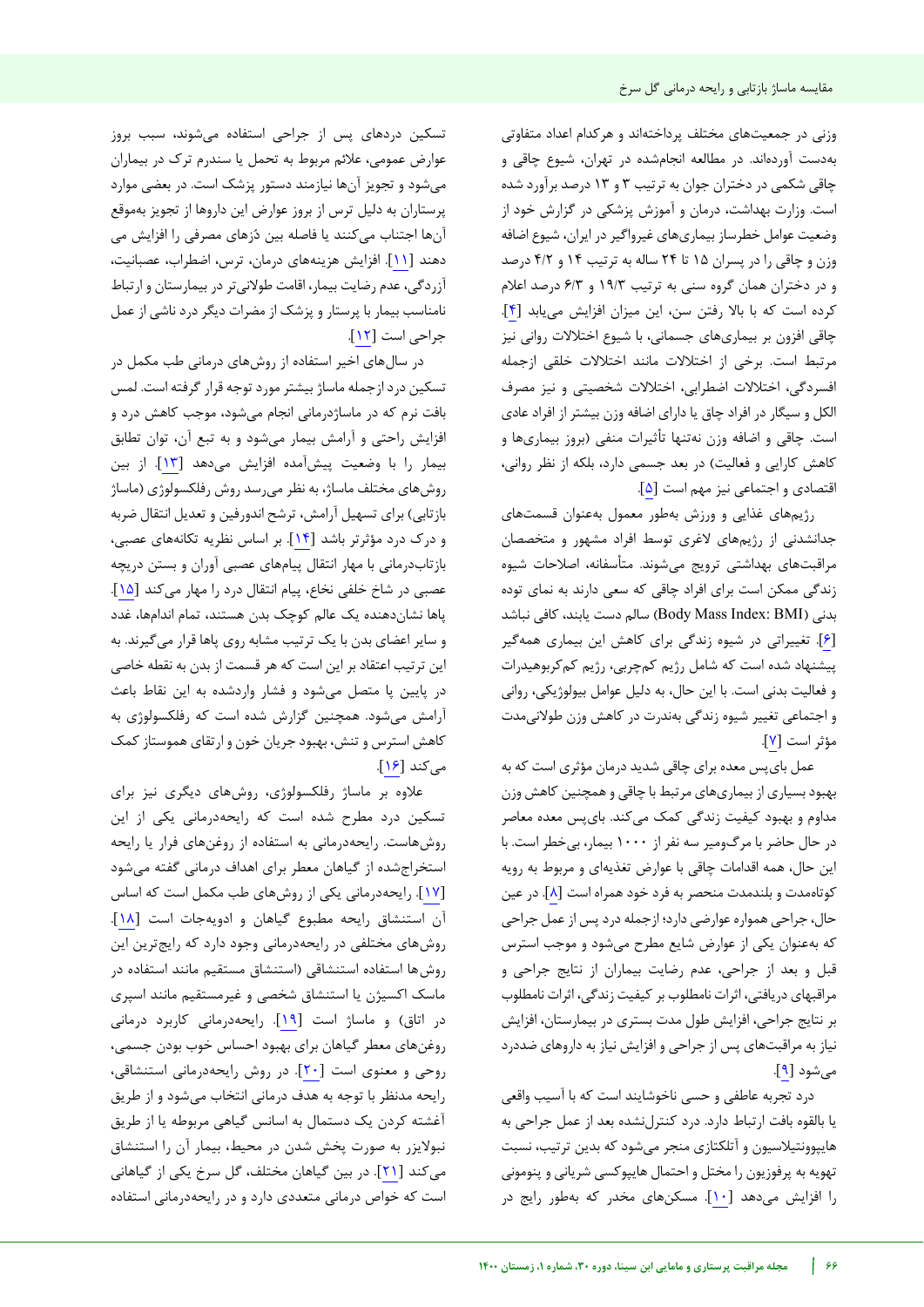می شود. این گیاه خاصیت آرامبخش، ضددرد، آنتی اکسیدان، آنتیباکتریال و ضددیابت دارد. اجزای اصلی تشکیل دهنده اسانس گل سرخ شامل فنتیل الکل، سیترونلول، لینالول و هستند ژرانیول [22].

برخی تحقیقات نشان میدهند ماساژ بازتابی در تسکین درد پس از جراحیهای مختلف ازجمله پیوند کلیه، آنژیوگرافی عروق کرونر و جراحی ستون فقرات مؤثر است. این نتایج به ترتیب در تحقیقات فکری و همکاران )2020( [14]، بهرامنژاد و همکاران (۱۳۹۸) [۲۳] و صحبایی و همکاران (۱۳۹۳) [۲۴] دیده میشود. مطالعاتی نشان دادهاند رایحهدرمانی یکی از روشهای مؤثر تسکین درد است؛ ازجمله تحقیقات عنبری و همکاران )2018( [20]، پورموحد و همکاران )1395( [17] و Huang و همکاران )2014(  $[T\Delta]$ 

در پژوهش حاضر محقق که خود بهعنوان پرستار بالینی در بخش جراحی شاهد بروز درد پس از عمل جراحی در بیماران تحت بای پس معده بود، با این سؤال مواجه شد که «از بین روشهای ماساژ بازتابی و رایحهدرمانی گل سرخ کدامیک در تسکین درد بیماران فوق مؤثرتر هستند«. با توجه به جستوجوی انجامشده در منابع مختلف، هیچ تحقیقی یافت نشد که به مقایسه تأثیرات این دو روش پرداخته باشد. لذا محقق تصمیم گرفت مطالعهای را با هدف مقایسه تأثیر ماساژ بازتابی و رایحهدرمانی گیاه گل سرخ بر شدت درد بیماران تحت عمل جراحی بایپس معده در بیمارستان امین علوم پزشکی اصفهان انجام دهد.

## **کار روش**

j

مطالعه حاضر به روش نیمه تجربی روی ۶۲ زن بستریشده تحت عمل جراحی بایپس معده در بیمارستان امین انجام شد. محیط پژوهش بخش جراحی بیمارستان امین اصفهان بود که بیشترین پذیرش بیماران تحت عمل جراحی بایپس معده در اصفهان در این محل انجام میشود. نمونههای مطالعه بر مبنای معیارهای ورود به صورت در دسترس انتخاب شدند و سپس به صورت غیرتصادفی در دو گروه رایحهدرمانی و ماساژ بازتابی قرار گرفتند. نمونهها گروه خود را انتخاب کردند. معیارهای ورود شامل این موارد بود: افراد تحت عمل جراحی بایپس معده قرار گرفته باشند، هوشیار باشند، به دارو یا غذا حساسیت نداشته باشند، حساسیت فصلی نداشته باشند، به طور کامال آگاهانه به شرکت در مطالعه تمایل داشته باشند، حداقل نمره درد 3 با مقیاس دیداری درد داشته باشند [11]، اختالل حسی عصبی نداشته باشند و قادر به درک درد باشند، بیماری پوستی، درد و ناهنجاری در ناحیه پای خود نداشته باشند، سن بین 18 تا 75 سال داشته باشند [23] و سالمت کامل حس بویایی داشته باشند. معیارهای خروج نیز شامل انصراف نمونهها از شرکت در مطالعه، بروز آلرژی حین مداخله با عصاره گل سرخ و کاهش سطح هوشیاری حین مداخله بود.

حجم نمونه در هر گروه با خطای نوع اول 5 درصد )0/05=α ) و توان آزمون 80 درصد )0/2=β )با در نظر گرفتن 10 درصد نمونه مازاد در هر گروه به علت ریزش احتمالی، 31 نفر در هر گروه محاسبه شد [26].

طبق فرمول زیر:  $n = \frac{2\sigma^2 (z_{1-\alpha/2} + z_{1-\beta})^2}{2}$  $\frac{\delta^2}{\delta^2} =$  $\frac{2\sigma^2(1.96 + 0.84)}{(0.75\sigma)^2} \approx 28$ 

ابزار گردآوری دادهها شامل فرم مشخصات جمعیتشناختی و مقیاس دیداری درد )VAS )بود. مقیاس دیداری درد یک خطکش افقی است که از 0 تا 10 تقسیمبندی شده است و شدت درد را میسنجد. در این خطکش عدد صفر به معنای بیدردی و عدد 10 به معنای درد بسیار شدید است [13]. مقیاس عددی و دیداری درد بارها در پژوهشهای داخلی و خارجی استفاده شده است و پژوهشگران داخلی و خارجی روایی آن را تأیید کردهاند [27]. در ایران نیز پایایی این مقیاس با ضریب همبستگی 0/88=r تأیید شده است [28].

پس از گرفتن تأییدیه از معاونت پژوهشی دانشگاه آزاد اسلامی اصفهان (واحد خوراسگان)، نمونهها انتخاب و توضیحات لازم به بیماران داده و رضایت آگاهانه گرفته شد. سپس شرححال بیماران گرفته و با استفاده از مقیاس دیداری، شدت درد آنان ارزیابی شد. مداخله در زنان تحت عمل با فاصله دو روز بعد از جراحی انجام شد. در بیماران گروه ماساژ بازتابی، بیمار در پشت راحت به وضعیت خوابیده روی تخت دراز کشید و زیر زانوها بالشت قرار داده شد. از دو تا سه روش آرامسازی مطابق با شرایط بیمار در مدت زمان ۶ دقیقه استفاده شد. این روشها شامل گرفتن دور مچ پا، کشیدن ریتمیک پاها، بازکردن متاتارسال، چرخاندن و کشیدن انگشت، چرخش غوزک، چرخاندن انگشت دور غوزک، تکانش پا، به طرف خود کشیدن و هل دادن پا، لمس کف پا با شست )حرکات زیگزاگی)، کشاندن مچ دست در کف پا و جارو کردن پا بود. پس از گرم شدن پا و آرامسازی بیمار با توجه به محل جراحی، حرکات زیگزاگی در کف پا بهمنظور کاهش درد انجام شد. بالفاصله بعد از ماساژ، شدت درد بیمار سنجیده و ثبت شد [10].

در روش رایحهدرمانی مداخله بدین صورت انجام شد که در گروههای رایحهدرمانی استشمامی دو قطره روغن گل سرخ روی یک گاز استریل ریخته و از بیمار خواسته شد از فاصله 7 تا 10 سانتیمتری و به مدت 20 دقیقه آن را استشمام کند [22] . شدت درد یک بار بالفاصله قبل از شروع مداخله و بالفاصله بعد از پایان مداخله با استفاده از مقیاس دیداری درد سنجیده شد [18]. روغن گل سرخ به صورت مایع از شرکت باریج اسانس با غلظت 10 درصد بود. برای پیشگیری از انتقال ویروس کرونا و رعایت پروتکلهای بهداشتی، هنگام انجام کار پژوهشگر و بیماران از ماسک استفاده کردند. همچنین قبل از انجام ماساژ بازتابی، پژوهشگر دستهای خود را با مایع ضدعفونیکننده دست ضدعفونی کرد. در اتاق بیماران فقط یک نفر بهعنوان همراه بیمار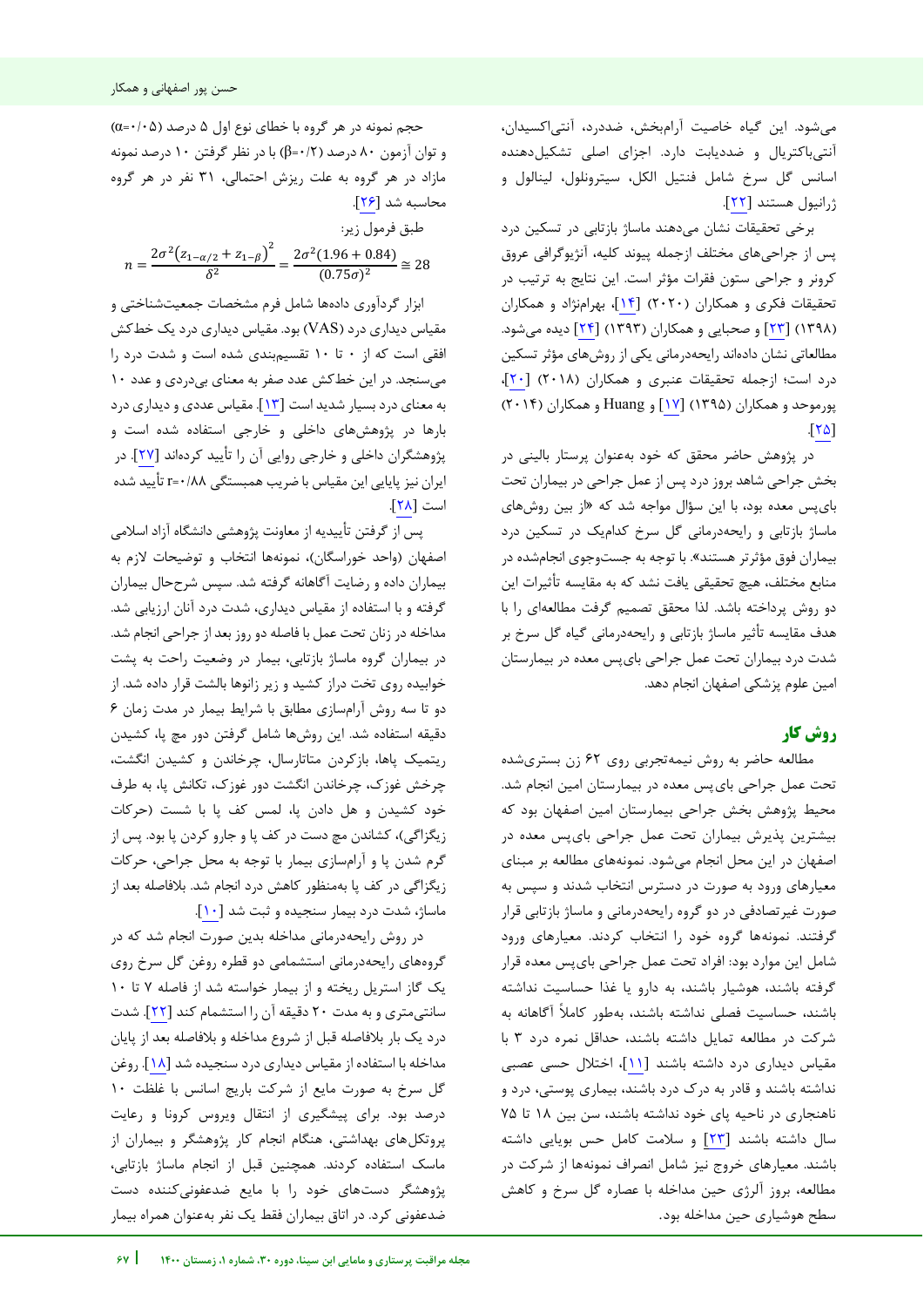مقایسه ماساژ بازتابی و رایحه درمانی گل سرخ

میتوانست حضور داشته باشد و فاصله اجتماعی و تهویه مناسب رعایت شد.

انجام این مداخلات تا تکمیل تعداد نمونهها ادامه یافت. پس از جمع آوری دادهها، تجزیهوتحلیل با استفاده از نرمافزار SPSS نسخه 26 انجام شد. نرمال بودن دادهها با استفاده از آزمون کولموگروف- اسمیرنوف انجام شد و از آزمونهای تی زوجی برای مقایسه گروه مداخله با گروه کنترل و از آزمون تـی مستقل بـرای مقایسه ماساژ بـازتابی بـا رایـحـهدرمـانی استفاده شد.

#### **نتایج**

در طول پژوهش هیچیک از نمونهها از مطالعه خارج نشدند. میانگین سنی شرکت کنندگان در گروه ماساژ بازتابی /55 10 ± 37/68 سال و در گروه رایحهدرمانی 8/97 ± 35/26 سال بود.

جدول 1شدت درد را قبل از مداخله با بعد از مداخله در دو گروه نشان میدهد. آزمون تی زوجی نشان داد در ماساژ بازتابی و همچنین در گروه رایحهدرمانی اختالف شدت درد معنیدار است

)0/001<p). یافتههای این پژوهش نشان داد میانگین شدت درد قبل از مداخله در هر دو گروه بیشتر از بعد از مداخله است.

با توجه به اینکه سطح معناداری آزمون در همه متغیرها بهجز شدت درد قبل از مداخله در گروه ماساژ بازتابی بیش از 0/05 است، نرمال بودن آنها با اطمینان 95 درصد تأیید میشود. سطح معنیداری شدت درد قبل از مداخله در گروه ماساژ بازتابی کمتر از 0/05 است. از طرفی تعداد نمونه در این گروه 31 نفر است که بنا به قضیه حد مرکزی، توزیع میانگین نمونه نرمال خواهد بود.

بر اساس یافتههای جدول ۳، از نظر سن بین گروه تحت ماساژ بازتابی و رایحهدرمانی اختالف معنیداری وجود ندارد )0/05>p).

بنا به نتایج جدول ،4 آزمون تی مستقل در اختالف شدت درد در دو گروه ماساژ بازتابی با رایحهدرمانی معنیدار است )0/001<p). درنتیجه در سطح اطمینان 95 درصد، اختالف شدت درد در گروه ماساژ بازتابی بیشتر از اختالف شدت درد در گروه رایحهدرمانی است.

 **جدول :1** مقایسه میانگین شدت درد قبل از مداخله با بعد از مداخله در دو گروه تحت مطالعه از طریق آزمون تی زوجی

| سطح معنیداری          | آماره آزمون | انحراف از معیار ± میانگین  |               | شدت در د      |
|-----------------------|-------------|----------------------------|---------------|---------------|
| $> \cdot \cdot \cdot$ | 11/108      | $\lambda/17 \pm 1/1V$      | قبل از مداخله |               |
|                       |             | $Y/9V \pm 1/9Y$            | بعد از مداخله | ماساژ بازتابی |
| $>\cdot$ / $\cdot$ \  | 17/77A      | $9/8$ $\pm$ $1/1$ $\Delta$ | قبل از مداخله |               |
|                       |             | $f/Y$ $\pm$ $1/\Delta$ r   | بعد از مداخله | رايحەدرمانى   |

**جدول :2** نتایج آزمون کولموگروف اسمیرنوف در تعیین نرمال بودن توزیع شدت درد و سن در دو گروه ماساژ بازتابی و رایحهدرمانی،قبل و بعد از مداخله

| گروه          | شدت در د      | آماره آزمون        | سطح معنی داری                              |
|---------------|---------------|--------------------|--------------------------------------------|
|               | قبل از مداخله | 1/f11              | .4.7V                                      |
| ماساژ بازتابی | بعد از مداخله | $1/\cdot 7\lambda$ | $\cdot$ /٢٣)                               |
|               | سن افراد      | .7901              | $\cdot$ $\uparrow\uparrow\uparrow\uparrow$ |
|               | قبل از مداخله | .199Y              | $\cdot$ /۲۷۳                               |
| رايحەدرمانى   | بعد از مداخله | 1/۲۲۷              | .499                                       |
|               | سن افراد      | .105Y              | $\cdot$ /9 $\cdot$ $\Delta$                |

 **جدول :3** آزمون تی مستقل در مقایسه میانگین سن در دو گروه ماساژ بازتابی و رایحهدرمانی

| سطح معنیداری | آماره آزمون | انحراف معيار ± ميانگين        | سن            |
|--------------|-------------|-------------------------------|---------------|
| ۰/۳۳۵        | ۰/۹۷۲       | $TY/FA \pm 1.400$             | ماساژ بازتابی |
|              |             | $Y\Delta/Y$ $\neq$ $\Delta/Y$ | رايحەدر مانى  |

 **جدول :4** مقایسه اختالف میانگین شدت درد در دو گروه ماساژ بازتابی و رایحهدرمانی از طریق آزمون تی مستقل

| سطح معنیداری | آماره آزمون | انحراف معيار ± ميانگين                  | اختلاف شدت در د |
|--------------|-------------|-----------------------------------------|-----------------|
| >>           | 5/15        | $7/19 \pm .1999$                        | ماساژ بازتابی   |
|              |             | $1/YY \pm \cdot / \lambda \cdot \Delta$ | رايحەدرمانى     |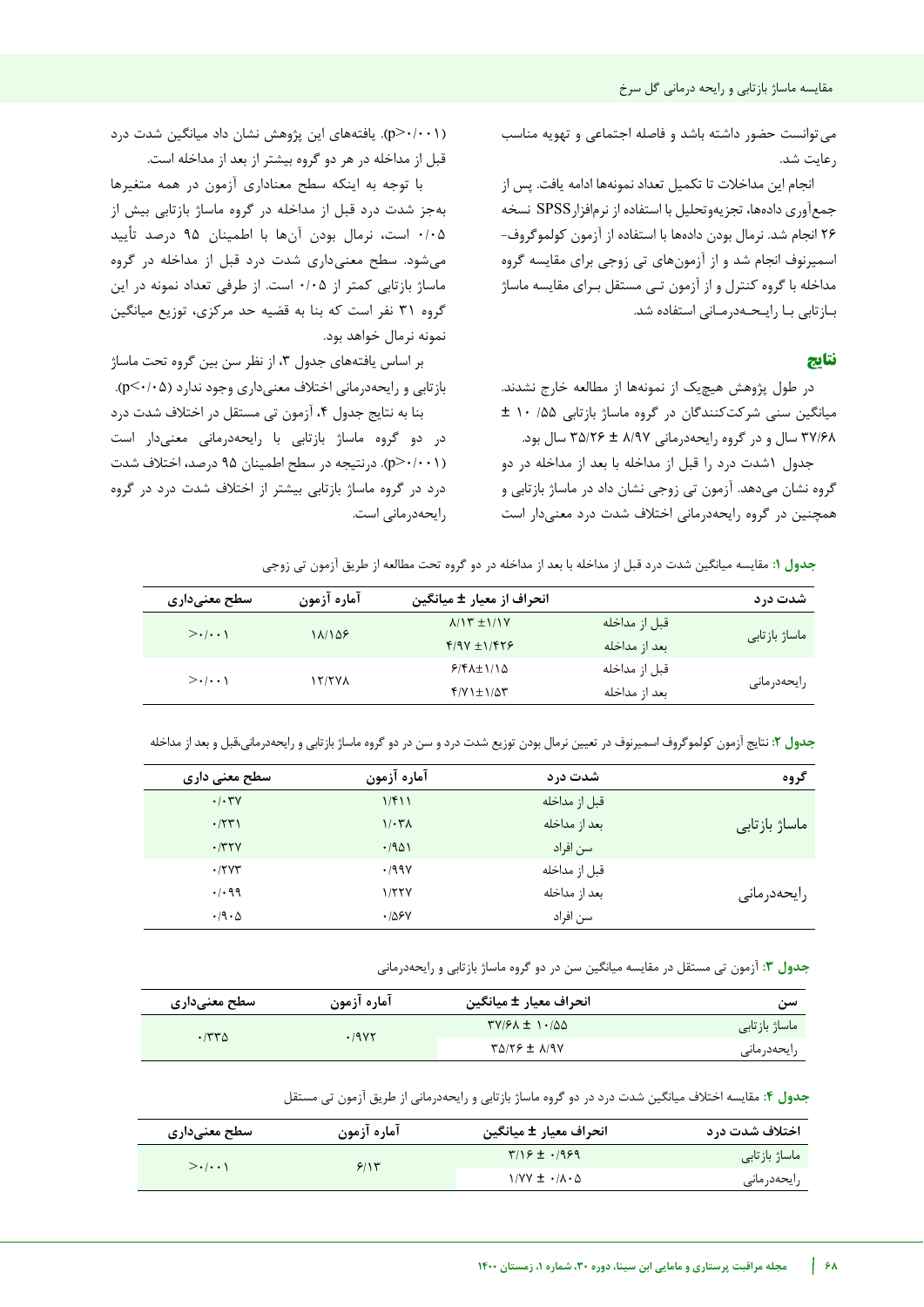این پژوهش بهمنظور مقایسه تأثیر ماساژ بازتابی و رایحهدرمانی گل سرخ بر شدت درد بیماران تحت عمل جراحی بای پس معده انجام شد. نتایج این مطالعه بیانگر آن است که میانگین شدت درد بیماران تحت عمل جراحی بایپس معده در گروه ماساژ بازتابی بل ق از مداخله بیشتر از بعد از مداخله است. مریمی و همکاران (۱۳۹۶) نیز نشان دادند ماساژ بازتابی مداخله مؤثر پرستاری در کنترل درد پس از عمل جراحی هیسترکتومی است [13]. این مطالعه از نظر نوع مداخله و در تأیید اثر کاهش درد با پژوهش حاضر مطابقت دارد. نتایج مطالعه تدینفر و همکاران )1392( نیز نشان داد رفلکسولوژی پس از عمل جراحی آپاندکتومی بر کاهش درد مؤثر است [12].

نتایج مطالعه حاضر در زمینه تأثیر رایحه درمانی با گل سرخ بر شدت درد بیماران قبل و بالفاصله بعد از رایحهدرمانی با مطالعه الخان و همکاران )2016( همخوانی داشت. آنان نشان دادند رایحهدرمانی موجب کاهش مؤثر درد میشود [29] . Huang و همکاران )2014( در مطالعهای نشان دادند رایحهدرمانی بر کاهش درد پس از عمل مؤثر است [25] که نتایج آن همراستا با نتایج مطالعه حاضر است.

در این رابطه محمدعلیها و همکاران )1392( در پژوهشی نشان دادند ماساژ بازتابی پا در تسکین درد محل عمل بیماران تأثیر کاهشدهندهای دارد [10]. نتایج مطالعه تدینفر و همکاران )1392( نشان داد رفلکسولوژی پس از عمل جراحی آپاندکتومی بر کاهش درد مؤثر است [[12](#page-7-0)]. نتایج مطالعه مریمی و همکاران )1396( نیز نشان داد ماساژ بازتابی به عنوان یک مداخله مؤثر پرستاری در کنترل درد پس از عمل جراحی هیسترکتومی استفاده میشود [13]. Alameri و همکاران )2020( در مطالعهای آزمایشی نشان دادند ماساژ پا بهطور قابل توجهی )0/05<p )شدت درد و اضطراب را در بیمارانی که تحت عمل جراحی قلب قرار گرفتهاند، در مقایسه با گروه کنترل دارونما کاهش میدهد [30]. Kutner و همکاران )2008( در یک کارآزمایی تصادفی نشان دادند ماساژ هم بر درد فوری و هم بر خلقوخو تأثیر دارد. میانگین اختالف بین گروهها در طول زمان در درد مداوم رخ نداد؛ بنابراین، ماساژ ممکن است بالفاصله اثرات مفیدی بر درد و خلقوخوی بیماران مبتال به سرطان پیشرفته داشته باشد [31].

با مقایسه میانگین اختلاف شدت درد بیماران تحت عمل جراحی بای پس معده قبل و بعد از مداخله در دو گروه تحت ماساژ بازتابی و رایحهدرمانی گل سرخ در مطالعه حاضر میتوان نتیجه گرفت اختلاف شدت درد در گروه ماساژ بازتابی بیشتر از اختلاف شدت درد در گروه رایحهدرمانی است. فراهم کردن امکان استفاده از این روشها بسیار ساده است و این روشها باید توسط افراد آموزش دیده به بیماران منتقل شود تا بهترین نتیجه حاصل شود.

j

اگر این دو روش ادغام شوند، میتوان از اثرات تقویت آنها بر هم در زمینه کاهش درد به طور مؤثرتری استفاده کرد.

ادامه انجام مطالعات در زمینه استفاده از طب تلفیقی بهمنظور برخورداری از اثرات سودمند روشها بسیار مفید خواهد بود تا افراد حاضر در زنجیره ارائه خدمات در زمینه به کارگیری روشها آگاهتر و کارآمدتر شوند. محدودیتهای پژوهش شامل این موارد بود: عدم امکان کورسازی با توجه به ماهیت مداخالت، وجود تفاوتهای فردی در زمینه آستانه درد در افراد مختلف که درک بیماران را از درد متفاوت میکند، وضعیت روحی روانی بیمار طی انجام مداخالت بر درک بیمار از درد تأثیر دارد، عدم امکان بررسی این مداخلات روی مردان چاق تحت عمل جراحی بایپس معده و ارائه نتایج کامل تر برای هر دو جنس.

از نتایج پژوهش حاضر میتوان در حیطههای مختلف پرستاری ازجمله آموزش پرستاری، مدیریت خدمات پرستاری، خدمات بالینی و پژوهش پرستاری بهمنظور ارتقای کیفیت مراقبتهای پرستاری برای بهبود و حفظ سلامت روانی بیماران .استفاده کرد

با توجه به نتایج پژوهش حاضر مبنی بر اینکه اختالف شدت درد در گروه ماساژ بازتابی بیشتر از اختلاف شدت درد در گروه رایحه درمانی بود، استفاده از این روش درمانی به تمام اعضای تیم درمان پیشنهاد میشود. از سوی دیگر، با توجه به استقبال عمومی و حمایت بسیاری از مجامع علمی از این درمانها و اینکه این مداخله به عنوان یک مداخله پرستاری مورد حمایت سازمان های حرفهای مانند انجمن پرستاران حرفهای مثل انجمن پرستاران آمریکا یو مجمع علم پرستاران و انجمن پرستارن کلنگر آمریکاست، لذا با توجه به اینکه نتایج این مطالعه نیز از ماساژ باز تابی به عنوان روشی مکمل، غیرتهاجمی و مؤثر در کاهش درد حمایت میکند، وارد کردن آموزش این روش مکمل در واحدهای درسی تمام دانشجویان پرستاری و همچنین آموزش آن به پرستاران شاغل در بیمارستانها پیشنهاد میشود.

با توجه به علاقه و تمایل افراد کادر بهداشتی و بهویژه پرستاران در استفاده از روش کاهش های مکمل و عوارض استفاده از داروها و همچنین با توجه به نتایج پژوهش فعلی می توان انتظار داشت این روش از جانب پزشکان و سایر اعضای تیم درمان مورد استقبال قرار گیرد. لذا با نزدیک شدن به درمانهای مکمل و به خصوص ماساژ بازتابی و رایحهدرمانی، پرستاران در موقعیت بهتری برای پاسخ به افزایش تقاضای بیماران برای دریافت کمک و آرامش قرار میگیرند. همچنین با آشکارسازی اثرات رایحه درمانی به عنوان مداخلهای ایمن و مؤثر در کاهش درد بیماران می توان از این روش که هنوز در بین پرستاران ما ناشناخته است، بهطور ساده و قابل اجرا در تمام مراکز بهداشتی و منازل بیماران برای کمک به آنها استفاده کرد.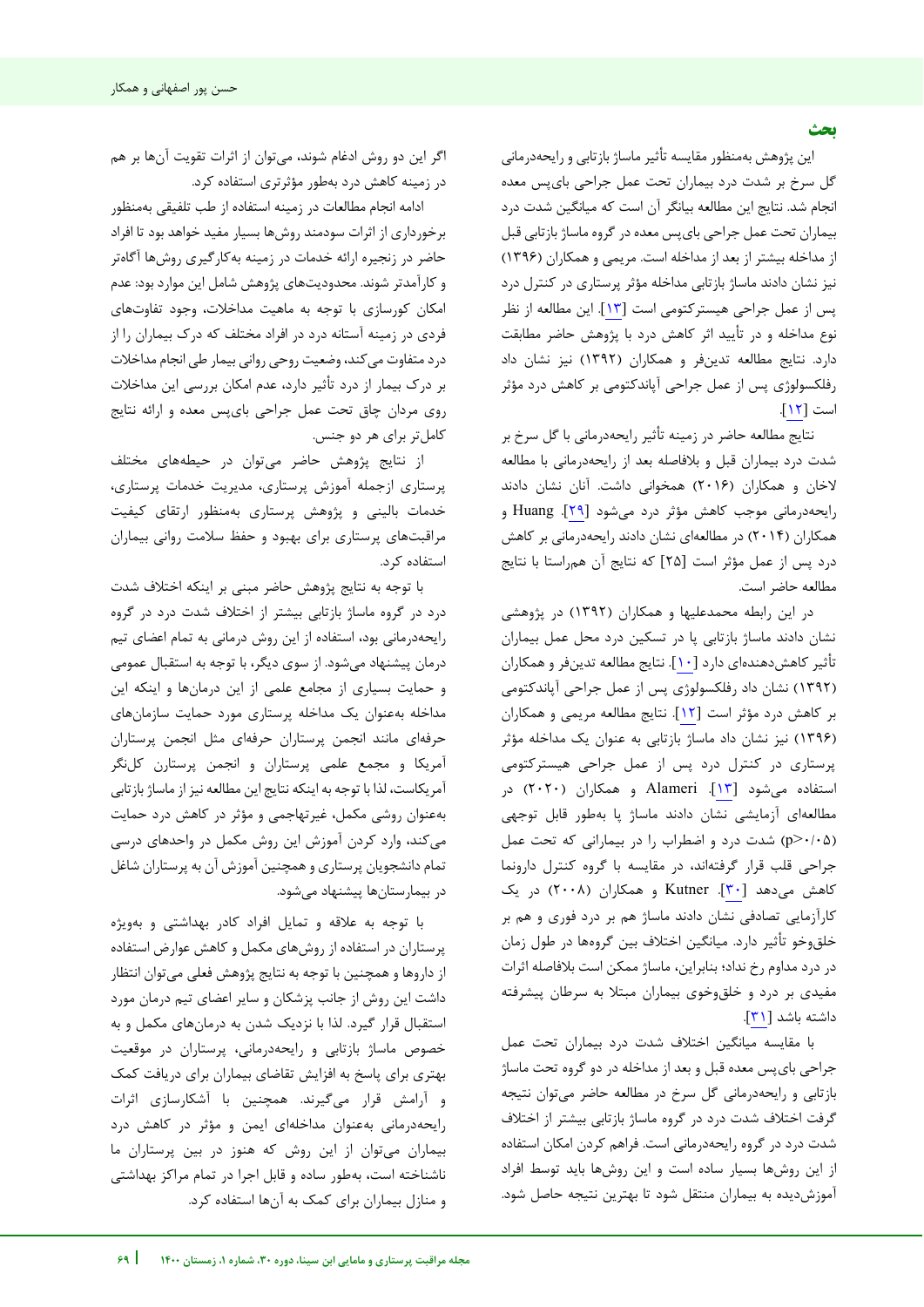### **نتیجهگیری**

این مطالعه نشان داد ماساژ بازتابی و رایحهدرمانی شدت درد را کاهش میدهد. نتایج دیگر این مطالعه نشان داد با اطمینان 95 درصد، اختالف شدت درد در گروه ماساژ بازتابی بیشتر از اختالف شدت درد در گروه رایحهدرمانی است. با توجه به عالقه و تمایل افراد کادر بهداشتی و بهویژه پرستاران در استفاده از روشهای مکمل و کاهش عوارض استفاده از داروها و همچنین با توجه به نتایج پژوهش فعلی میتوان انتظار داشت این روش از جانب پزشکان و سایر اعضای تیم درمان مورد استقبال قرار گیرد.

.<br>لذا با نزدیک شدن به درمانهای مکمل و بهخصوص ماساژ بازتابی و رایحهدرمانی، پرستاران در موقعیت بهتری برای پاسخ به افزایش تقاضای بیماران خود برای دریافت کمک و آرامش قرار می گیرند. همچنین با آشکارسازی اثرات رایحهدرمانی بهعنوان مداخلهای ایمن و مؤثر در کاهش درد بیماران می توان از این روش که هنوز در بین پرستاران ما ناشناخته است، بهطور ساده و قابل اجرا در تمام مـراکز بـهداشتى و منازل بيماران بـراى كمک بـه آن ها استفاده کرد.

- <span id="page-7-0"></span>12. Tadayonfar M, Khorsand Vakil Zadeh ALI, Baghani S, Rakhshani M, Asadi M. The effects of reflexology massage onpostoperative appendectomy pain. *JSUMS*. 2014;**20**(5 (SPECIAL):696-705.
- 13. Maryami Z, Modarres M, Taavoni S, Rahimi Foroushani A. The effect of foot massage on pain of patients after hysterectomy. *KNH*. 2018;**12**(G00186):61-8.
- 14. Samarehfekri A, Dehghan M, Arab M, Ebadzadeh MR. Effect of foot reflexology on pain, fatigue, and quality of sleep after kidney transplantation surgery: a parallel randomized controlled trial. *Evid Based Complement Alternat Med*. 2020;**1**:5095071. [PMID: 32831868](https://pubmed.ncbi.nlm.nih.gov/32831868/#:~:text=No%20significant%20difference%20was%20found,of%20patients%20after%20kidney%20transplantation.) [DOI:](https://doi.org/10.1155/2020/5095071)  [10.1155/2020/5095071](https://doi.org/10.1155/2020/5095071)
- 15. Rigi F, Feizi a, Naseri M, Salehi S. Effect of foot reflexology massage on pain in patients undergoing coronary bypass surgery. *JAP*. 2015;**6**(2):42-9.
- 16. Ozturk R, Sevil U, Sargin A, Yucebilgin MS. The effects of reflexology on anxiety and pain in patients after abdominal hysterectomy: A randomised controlled trial. *Complement Ther Med*. 2018;**36**:107-12. [PMID:](https://pubmed.ncbi.nlm.nih.gov/29458915/)  [29458915](https://pubmed.ncbi.nlm.nih.gov/29458915/) [DOI: 10.1016/j.ctim.2017.12.005](https://doi.org/10.1016/j.ctim.2017.12.005)
- 17. Pourmovahed Z, Zare Zardini H, Vahidi AR, Jafari Tadi E. The effect of inhalation aromatherapy on anxiety level of the patients before coronary artery bypass graft surgery (CABG). *JRUMS*. 2016;**15**(6):551-62.
- 18. Zarifnejad G, Eshghi E, Mirhaghi A, Ghorbanzadeh H. The effect of aromatherapy with Lavender essential oil in treatment of headache due to Nitroglycerine infusion in patient admitted to cardiac emergency department. *CMJA*. 2015;**5**(3):1248-57.
- 19. Dimitriou V, Mavridou P, Manataki A, Damigos D. The Use of aromatherapy for postoperative pain management: a systematic review of randomized controlled trials. *J Perianesth Nurs*. 2017;**32**(6):530-41. [PMID: 29157760](https://pubmed.ncbi.nlm.nih.gov/29157760/) [DOI: 10.1016/j.jopan.2016.12.003](https://doi.org/10.1016/j.jopan.2016.12.003)
- 20. Anbari S, Estaji Z, Rastaqhi S. Assessment effect of rosa damascena juice aromatherapy on elderly chronic musculoskeletal pain in sabzevar retirement clubs. *Yekta J*. 2018;**13**(2):250-61. [DOI: 10.32598/sija.13.2.250](http://dx.doi.org/10.32598/sija.13.2.250)
- 21. Bikmoradi A, Khaleghverdi M, Cheraghi F, Seddighi I, Moradkhani S, Soltanian A. The effect of inhalational aromatherapy with lavender essence on physiological indicators of intravenous catheter insertion in hospitalized preschool children: a single-blind clinical trial. *Avicenna J*

#### **تشکر و قدردانی**

دینب وسیله از معاونت محترم پژوهشی دانشگاه آزاد اسالمی واحد اصفهان (خوراسگان) و شرکتکنندگان در مطالعه تشکر و قـدردانـی مـی شـود. ایـن مطالعه بـا کـد .1400.023REC.KHUISF.IAU.IR در کمیته اخالق ثبت شده است.

#### **منافع تضاد**

این طرح هیچگونه تعارض منافع ندارد.

#### **یاخالق مالحظات**

این مـقـاله بـا شنـاسـه اخـلاق IR.IAU.YAZD.REC.1400.002 دانشگاه آزاد اسالمی اصفهان )خوراسگان( تصویب شده است.

#### **سهم نو سندگانی**

همه نویسندگان در طراحی، اجرا و بررسی و جمع بندی نتایج پژوهش و همچنین نگارش مقاله همکاری داشته اند.

#### **حمایت مالی**

این پژوهش با حمایت مالی دانشگاه آزاد اسلامی اصفهان (خوراسگان) انجام شده است.

#### **REFERENCES**

- 1. Chooi YC, Ding C, Magkos F. The epidemiology of obesity. *Metabolism*. 2019;**92**:6-10. [PMID: 30253139](https://pubmed.ncbi.nlm.nih.gov/30253139/) [DOI: 10.1016/j.metabol.2018.09.005](https://doi.org/10.1016/j.metabol.2018.09.005)
- 2. Mazzeo f. Current concept of obesity. *Sport Sci*. 2016;**9**:42-8.
- 3. Lewis KD, Takenaka KY, Luber SD. Acute abdominal pain in the bariatric surgery patient. *Emerg Med Clin North Am*. 2016;**34**(2):387-407. [PMID: 27133251](https://pubmed.ncbi.nlm.nih.gov/27133251/) [DOI:](https://doi.org/10.1016/j.emc.2015.12.004)  [10.1016/j.emc.2015.12.004](https://doi.org/10.1016/j.emc.2015.12.004)
- 4. Fallahzadeh H, Saadati H, Keyghobadi N. Estimating the prevalence and trends of obesity in iran populations from 2000 to 2011: a meta-analysis study. *JSSU*. 2017; **25**(9):681-9.
- 5. Noroozi F, Ghorban Shiroodi S, Khalaj AR. Effectiveness of compassion-focused therapy on self-control and flexibility of body image in obese patients volunteering for sleeve and gastric bypass surgery. *RBS*. 2021;**18**(4):493- 502. [DOI: 20.1001.1.17352029.1399.18.4.8.4](http://dorl.net/dor/20.1001.1.17352029.1399.18.4.8.4)
- 6. Healy P, Clarke C, Reynolds I, Arumugasamy M, McNamara D. Complications of bariatric surgery--What the general surgeon needs to know. *Surgeon*. 2016; **14**(2):91-8. [PMID: 26344739](https://pubmed.ncbi.nlm.nih.gov/26344739/) [DOI: 10.1016/j.surge.](https://doi.org/10.1016/j.surge.2015.08.003)  [2015.08.003](https://doi.org/10.1016/j.surge.2015.08.003)
- 7. Núñez AE, López OE, Gascón MB, Cruz AJ. Long-term complications and side effects of bariatric surgery: a systematic review. *JONNPR*. 2017;**2**(9):140-415. [DOI:](file:///E:/graphic/صفحه%20آرایی/Downloads/pdf1584.pdf)  [10.19230/jonnpr.1584](file:///E:/graphic/صفحه%20آرایی/Downloads/pdf1584.pdf)
- 8. Nguyen N, Varela J. Bariatric surgery for obesity and metabolic disorders: state of the art. *Nat Rev Gastroenterol Hepatol*. 2017;**14**:160-9. [PMID: 27899816](https://pubmed.ncbi.nlm.nih.gov/27899816/) [DOI: 10.1038/nrgastro.2016.170](https://doi.org/10.1038/nrgastro.2016.170)
- 9. Eghdam-Zamiri R, Dorosti AA. Effect of foot reflexology massage on pain and need for opioid in breast cancer patients undergoing mastectomy after radiotherapy: a randomized clinical trial. *Iran* Q J Breast Dis. randomized clinical trial. *Iran Q J Breast Dis*. 2020;**13**(1):8-16. [DOI: 10.30699/ijbd.13.1.8](http://dx.doi.org/10.30699/ijbd.13.1.8)
- 10. Mohammad Aliha J, Behroozi N, Peyrovi H, Mehran A. The effect of foot reflexology massage on incisional pain in abdominal and chest surgery patients admitted to intensive care unit. *IJCN*. 2013;**2**(2):6-12.
- 11. Maryam Marofi M, Siros Fard M, Alimohammadi Ni. The effect of aromatherapy with Rosa damascene mill and pelargonium graveolens on post-operative pain intensity in pediatric. *JAP*. 2015;**6**(1):64-73.